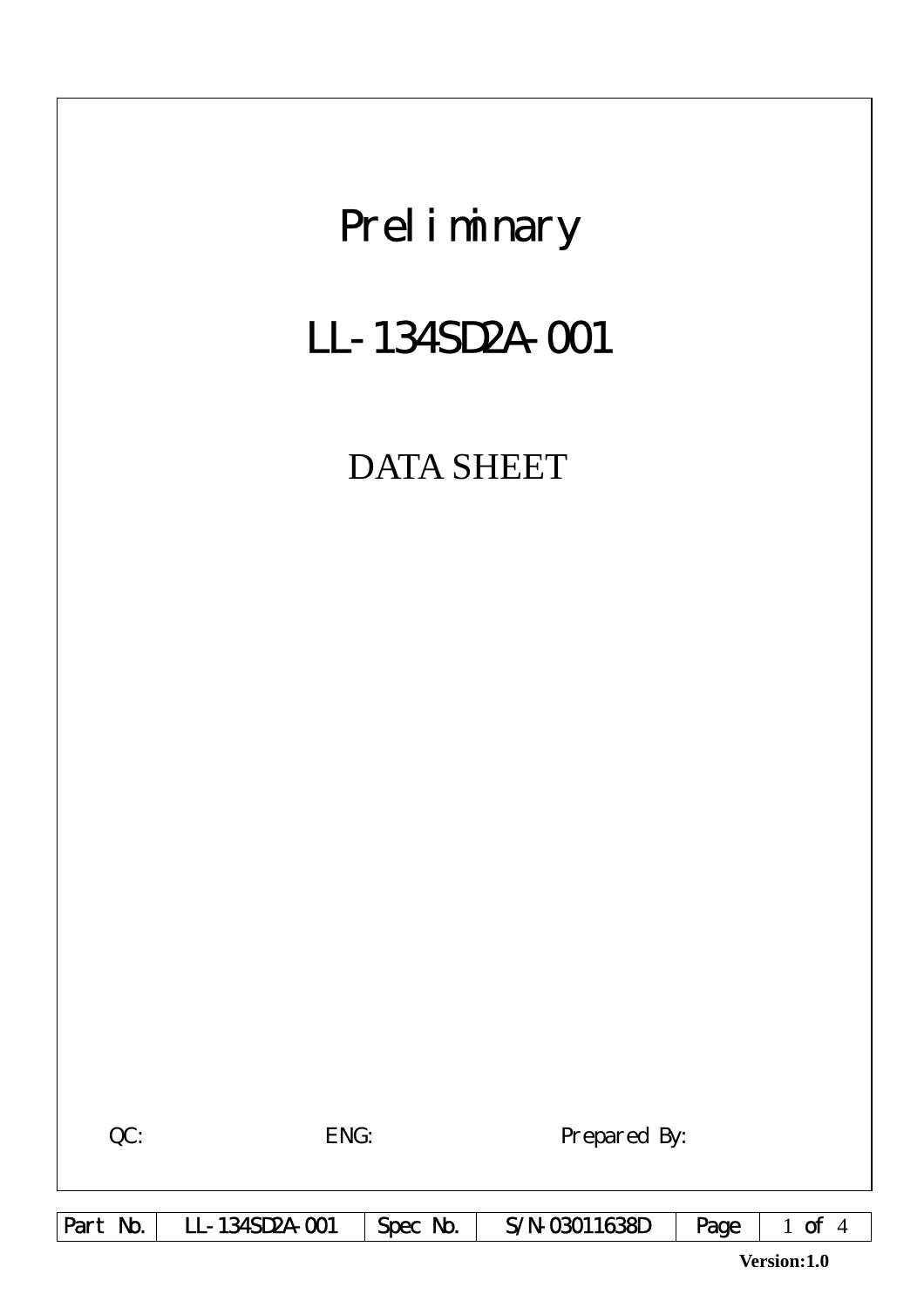## **Features**

- $\blacklozenge$  High intensity
- ♦ 1\* 3mm rectangular package
- ♦ General purpose leads
- ♦ Reliable and rugged

# **Package Dimensions:**



| Part NO.       | Chip Material | Lens Color          | Source Color     |
|----------------|---------------|---------------------|------------------|
| LL-134SD2A-001 | <b>AlGaAs</b> | <b>Red Diffused</b> | Super Bright Red |

## **Notes:**

- 1. All dimensions are in millimeters (inches).
- 2. Tolerance is ±0.25 mm (.010") unless otherwise noted.
- 3. Protruded resin under flange is 1.0mm(.04") max
- 4. Lead spacing is measured where the leads emerge from the package.
- **5.** Specifications are subject to change without notice.
- **6.** This data-sheet only valid for six months.

|  | Part No.   LL-134SD2A-001   Spec No.   S/N-03011638D   Page   2 of 4 |  |  |  |  |
|--|----------------------------------------------------------------------|--|--|--|--|
|--|----------------------------------------------------------------------|--|--|--|--|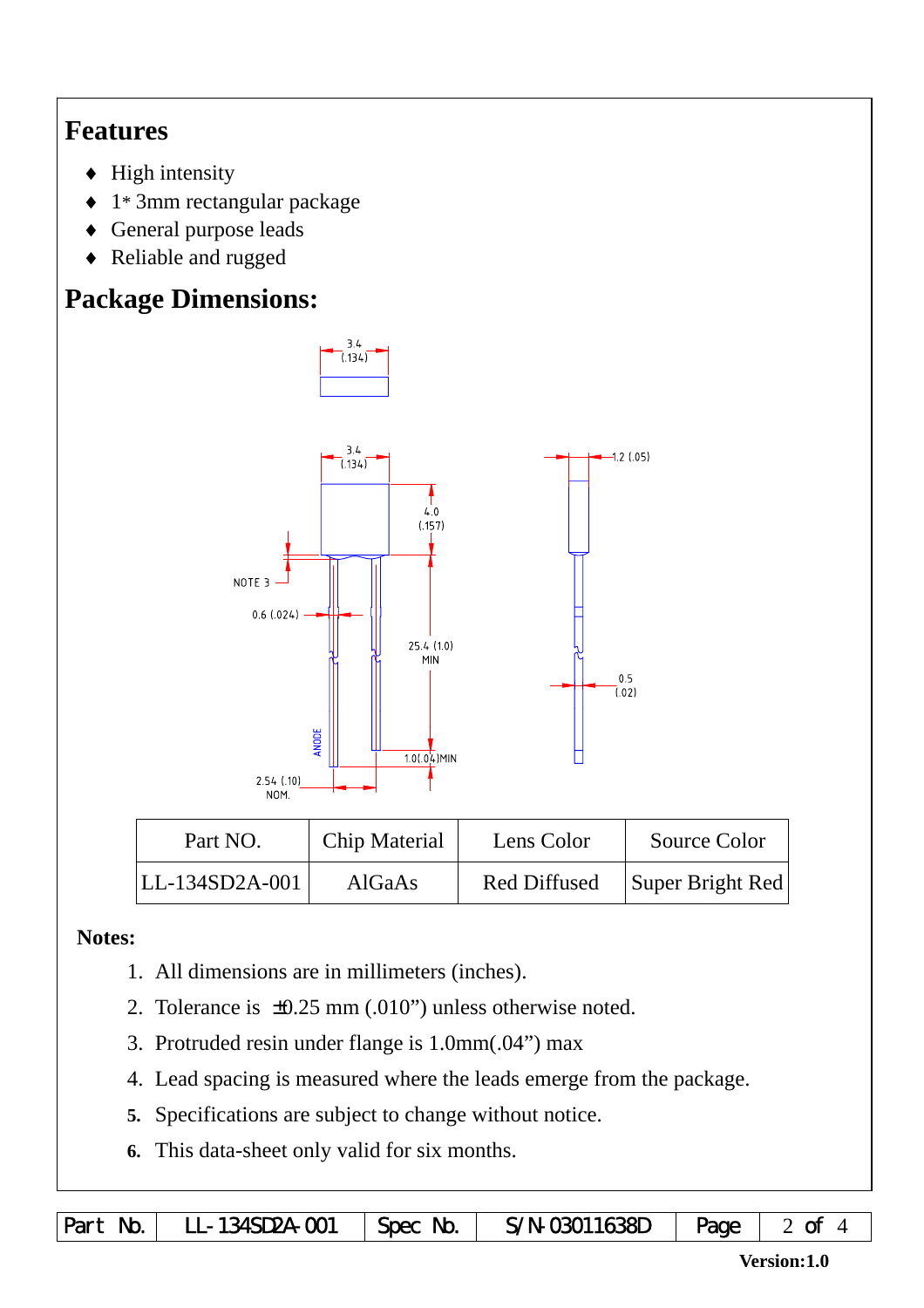#### **Absolute Maximum Ratings at Ta=25**℃

| Parameter                                                     | MAX.                 | Uni t      |  |  |
|---------------------------------------------------------------|----------------------|------------|--|--|
| Pover Dissipation                                             | 100                  | mW         |  |  |
| Peak Forward Current<br>(1/10 Duty Cycle, 0.1ms Pulse Width)  | 100                  | mA         |  |  |
| Continuous Forward Current                                    | 35                   | mA         |  |  |
| Derating Linear From 50                                       | Q.4                  | $m\lambda$ |  |  |
| Reverse Vol tage                                              | 5                    | V          |  |  |
| Operating Temperature Range                                   | to +80<br>- 40       |            |  |  |
| $-40$ to $+80$<br>Storage Temperature Range                   |                      |            |  |  |
| Lead Sol dering Temperature<br>$[4 \text{nm}(.157)$ From Body | for 5 Seconds<br>260 |            |  |  |

### **Electrical Optical Characteristics at Ta=25**℃

| Parameter                   | Symbol               | Mn. | Typ. | Max. | Uni t  | Test Condition       |
|-----------------------------|----------------------|-----|------|------|--------|----------------------|
| Luminous Intensity          | l v                  | 4   | 10   | 20   | mcd    | $I = 20$ mA (Note 1) |
| Vi ewing Angl e             | $\mathcal{P}$<br>1/2 | 150 | 160  | 170  | Deg    | (Note 2)             |
| Peak Emission Wavelength    | p                    | 655 | 660  | 665  | nm     | $I_F = 20$ mA        |
| Dominant Wavelength         | $\mathbf d$          | 635 | 640  | 645  | nm     | $I = 20mA$ (Note 2)  |
| Line Half-Width<br>Spectral |                      | 18  | 23   | 28   | nm     | $I_F = 20$ mA        |
| Forward Voltage             | $V_F$                | 1.5 | 1.85 | 2.4  | $\vee$ | $I_F = 20$ mA        |
| Reverse Current             | $\mathsf{R}$         |     |      | 100  | μA     | $V_R = 5V$           |

Note:

- 1.Luminous intensity is measured with a light sensor and filter combination that approximates the CIE eye-response curve.
- 2. 1/2 is the off-axis angle at which the luminous intensity is half the axial luminous intensity.
- 3. The dominant wavelength ( d) is derived from the CIE chromaticity diagram and represents the single wavelength which defines the color of the device.

|  | Part No.   LL-134SD2A-001   Spec No. |  | $S/N-03011638D$   Page   3 of 4 |  |  |
|--|--------------------------------------|--|---------------------------------|--|--|
|--|--------------------------------------|--|---------------------------------|--|--|